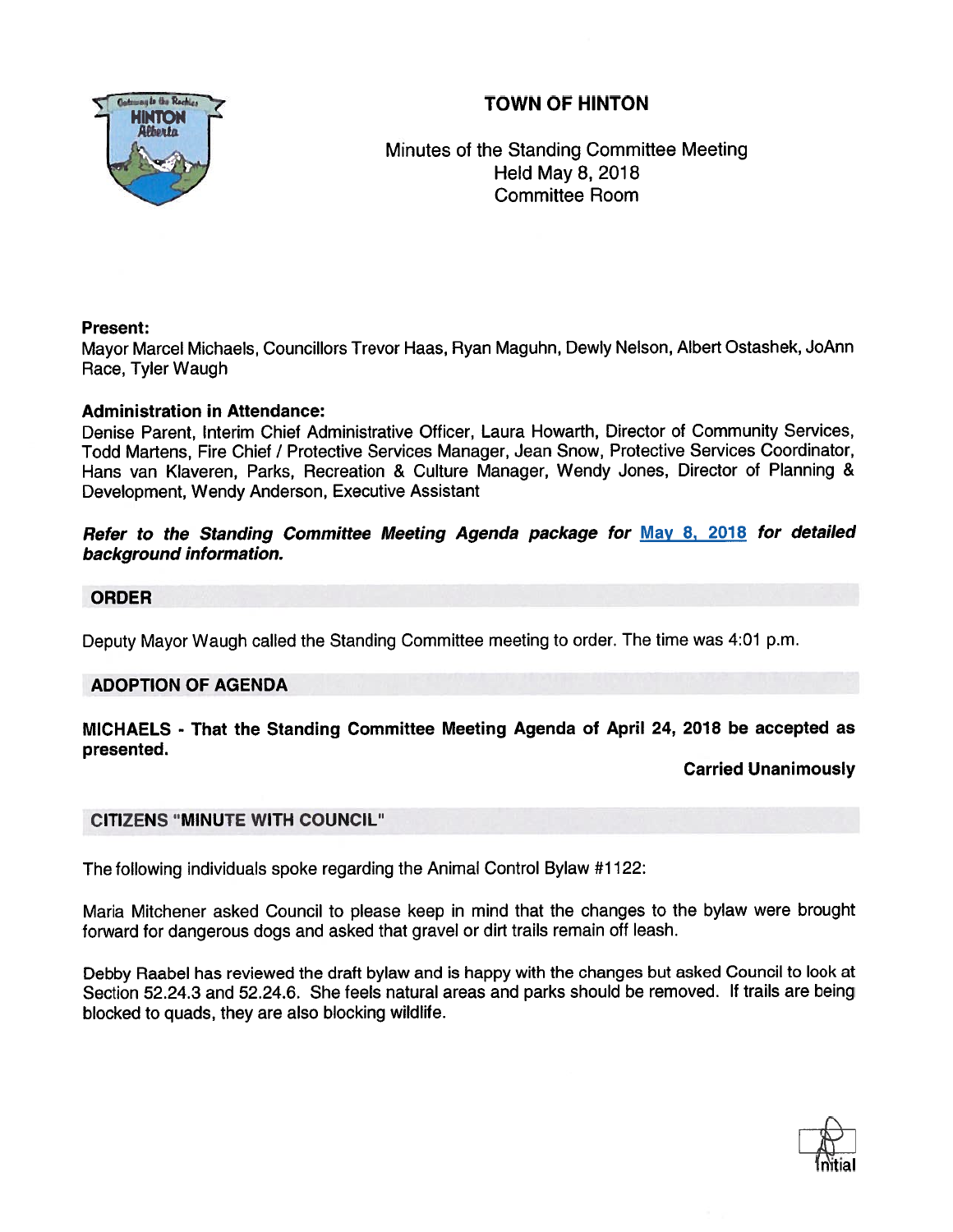#### ACTION AND DISCUSSION ITEMS

#### 1. Draft Animal Control Bylaw #1122 (Part Two)

NELSON - To seek consensus that section 21.3 be removed and "roadway" included in the definitions section.

Consensus Achieved 7-0

NELSON - To seek consensus that Section 22.0 read "animal suspected of having rabies". Consensus Achieved 7-0

MICHAELS - To seek consensus that Section 23.1.6 include "excessively".

Consensus Achieved 7-0

NELSON - To seek consensus that subsection 23.1.2 "Injures person or other animals" be removed

> Defeated 1-6 For: Nelson Against: Ostashek, Race, Michaels, Waugh, Maguhn, Haas

OSTASHEK - To seek consensus that the word "excessively" be added before bark in Section 25.1.

Consensus Achieved 7-0

NELSON - To seek consensus that in subsection 27.1.1 the word "people" be added prior to the term "Animals" and that the term "bark at" be removed.

Consensus Achieved 7-0

MAGUHN - To seek consensus that Section 27.3 be added reading "At the discretion of the Protective Services Manager, an animal displaying threatening behaviours may be deemed dangerous".

> Consensus Not Achieved 3-4 For: Race, Maguhn, Haas Against: Ostashek, Michaels, Waugh, Nelson

NELSON - To seek consensus that the Livestock permit be included as <sup>a</sup> Schedule as par<sup>t</sup> of this bylaw.

> Consensus Achieved 6-1 For: Ostashek, Michaels, Waugh, Maguhn, Nelson, Haas Against: Race

OSTASHEK - To seek consensus to strike "under the control of <sup>a</sup> person over the age of eighteen (18) years" in Section 32.1.1.

Consensus Achieved 7-0

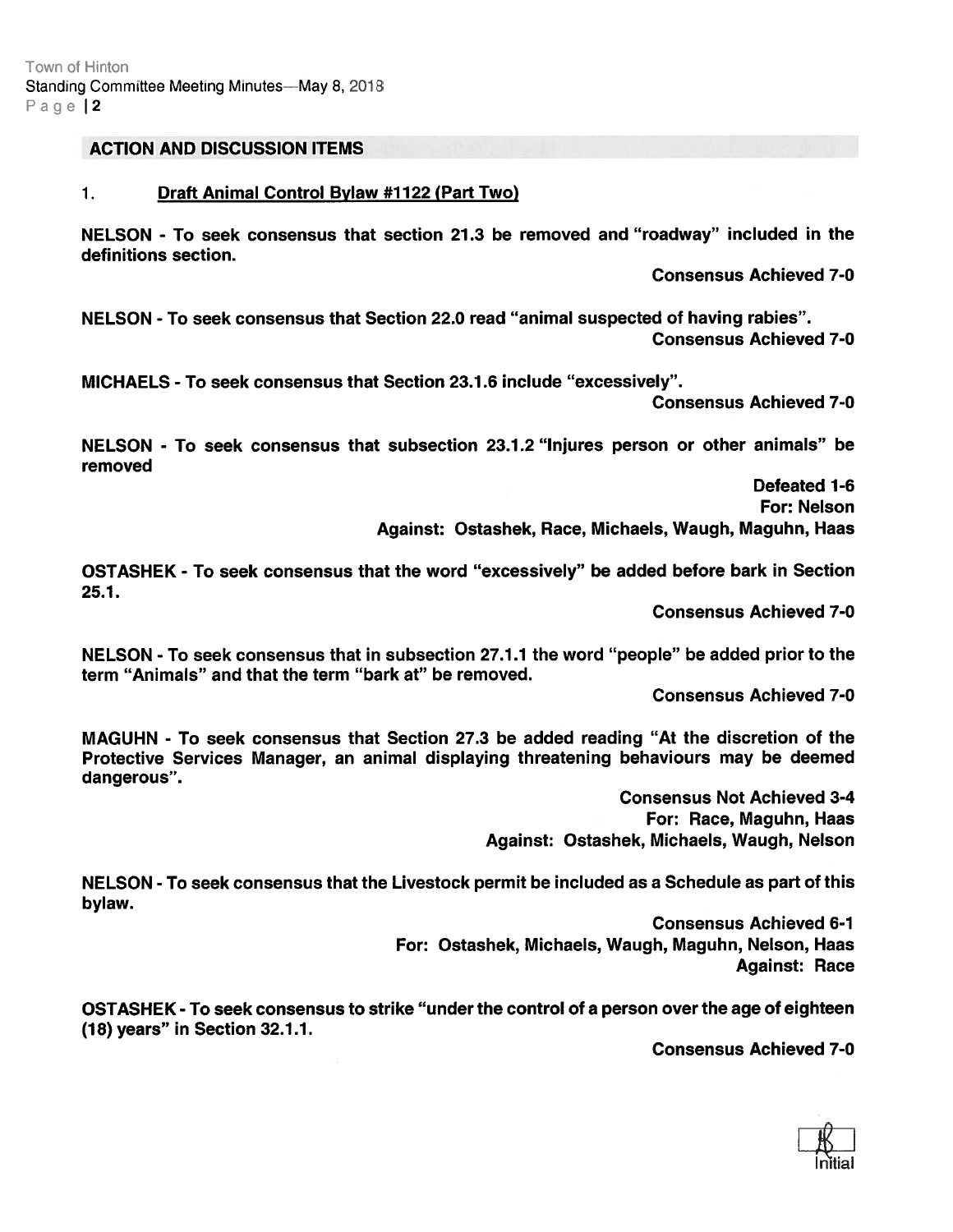Town of Hinton Standing Committee Meeting Minutes—May 8, 2018 Page  $|3$ 

> MICHAELS -To seek consensus that Section 321.1 include "confine indoors, and if minors are present, must be secured".

> > Consensus not Achieved 3-4 For: Michaels, Maguhn, Haas Against: Ostashek, Race, Nelson, Waugh

NELSON - To seek consensus that subsection 33.1.5 be changed to "Be contained within <sup>a</sup> backyard with <sup>a</sup> fence of no less than two (2) metres in height.

Consensus Achieved 7-0

NELSON - To seek consensus that the cost of the Dangerous Animals Sign be included within the schedules.

Consensus Achieved 7-0

NELSON - To seek consensus that section 34.2 be removed.

Consensus Achieved 7-0

NELSON - To seek consensus that section 37.2 be removed.

Consensus Achieved 7-0

NELSON -To seek consensus that section 39.3 include the verbiage regarding 10 days as per the Animal Protection Act.

> Consensus not Achieved 1-6 For: Nelson Against: Ostashek, Race, Michaels, Waugh, Maguhn, Haas

NELSON - To seek consensus that all occurrences of "Animal or Dangerous Animal" be changed to "Animal".

> Consensus Not Achieved 2-5 For: Nelson, Race Against: Ostashek, Michaels, Waugh, Maguhn, Haas

NELSON - To seek consensus that section 46 Dangerous Animal Fines reflect the same escalation in fine amounts as all other animals.

> Consensus Achieved 6-1 For: Ostashek, Michaels, Waugh, Maguhn, Nelson, Haas Against: Race

OSTASHEK - To seek consensus to adjust the definition of "park" to reflect directions Council has had during the review.

Consensus Achieved 7-0

Mayor Michaels left the meeting at 6:19 p.m.

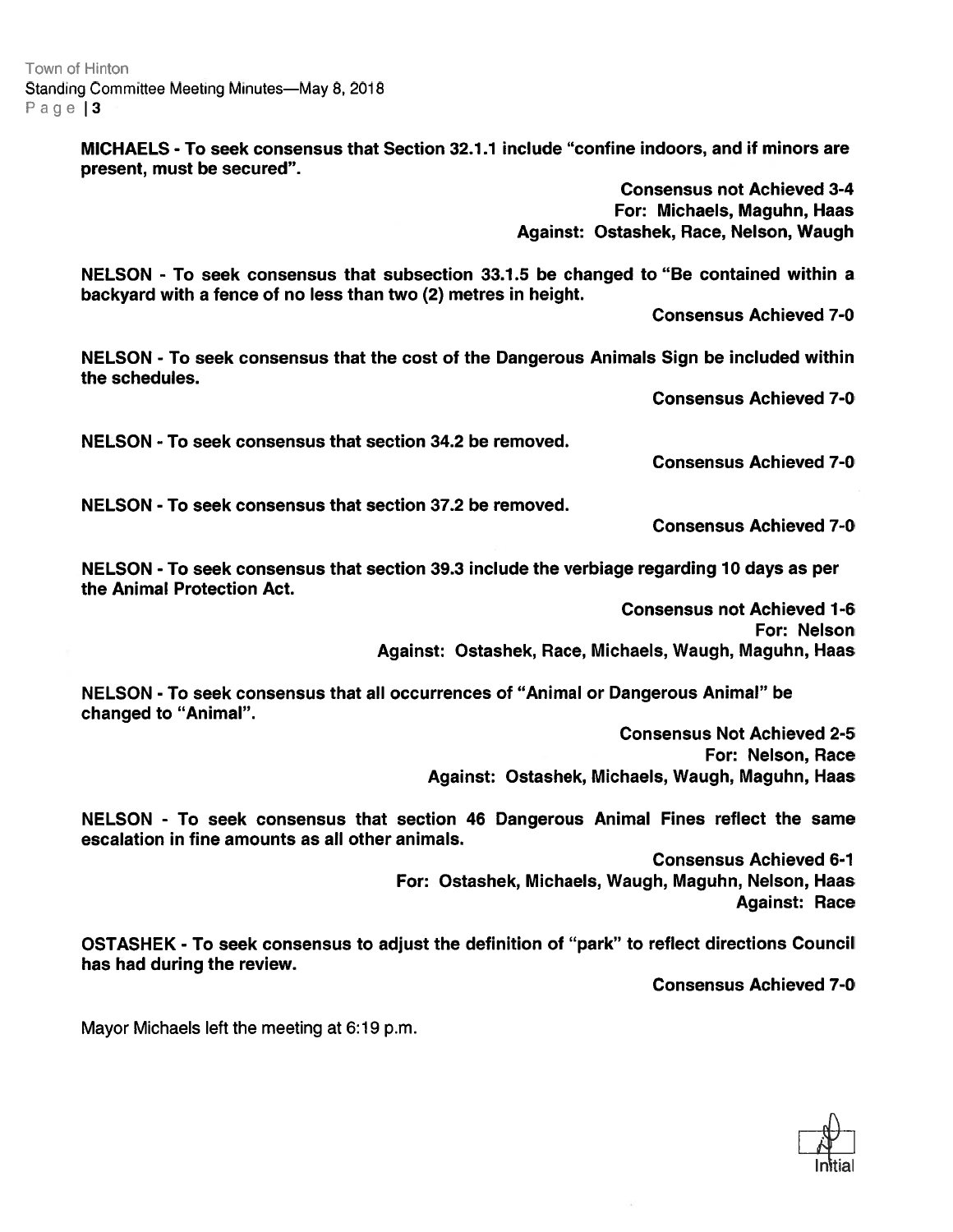Town of Hinton Standing Committee Meeting Minutes—May 8, 2018 Page | 4

> NELSON - To seek consensus that <sup>a</sup> single chart showing all fines for Animals, Nuisance Animals, and Dangerous Animals be created.

> > Consensus Not achieved 7-5 For: Nelson Against: Ostashek, Race, Waugh, Maguhn, Haas

MAGUHN - To seek consensus that schedule A License Fees indicate <sup>a</sup> \$25 fee for initial registration of standard pets and <sup>a</sup> \$15 annual renewal fee.

Consensus Achieved 6-0

RACE - An amendment that it would be <sup>a</sup> \$20 initial fee and <sup>a</sup> \$70 renewal.

Consensus not achieved 2-4 For: Race, Maguhn Against: Ostashek, Waugh, Nelson, Haas

NELSON - To seek consensus that Schedule "G" reflect that the 'renter is responsible for the well being of any animal caught in <sup>a</sup> trap'.

Consensus Achieved 6-0

OSTASHEK - That the above wording be added to Schedule G.

Consensus Achieved 6-0

HAAS - To seek consensus that 15.1.1 of Schedule D be <sup>a</sup> minimum penalty of \$100 and the Specified penalty be \$250.

Consensus Achieved 6-0

HAAS - To seek consensus to adjust penalties to \$700 and \$250 for Section 17.1, 17.7.7, 17.1.2, 77.1.3.

Consensus Achieved 6-0

HAAS - To seek consensus to adjust penalties in Section 19.1 to \$100 and \$250.

Consensus Achieved 5-1 For: Ostashek, Waugh, Maguhn, Nelson, Haas Against: Race

OSTASHEK - To seek consensus that the Draft Animal Control Bylaw #1122 be brought back to the Standing Committee meeting of May 22, 2018.

> Consensus Achieved 5-1 For: Ostashek, Waugh, Maguhn, Nelson, Haas Against: Race

A break was called at 7:27 p.m. J. Snow left the meeting. The Standing Committee meeting resumed at 7:41 p.m.

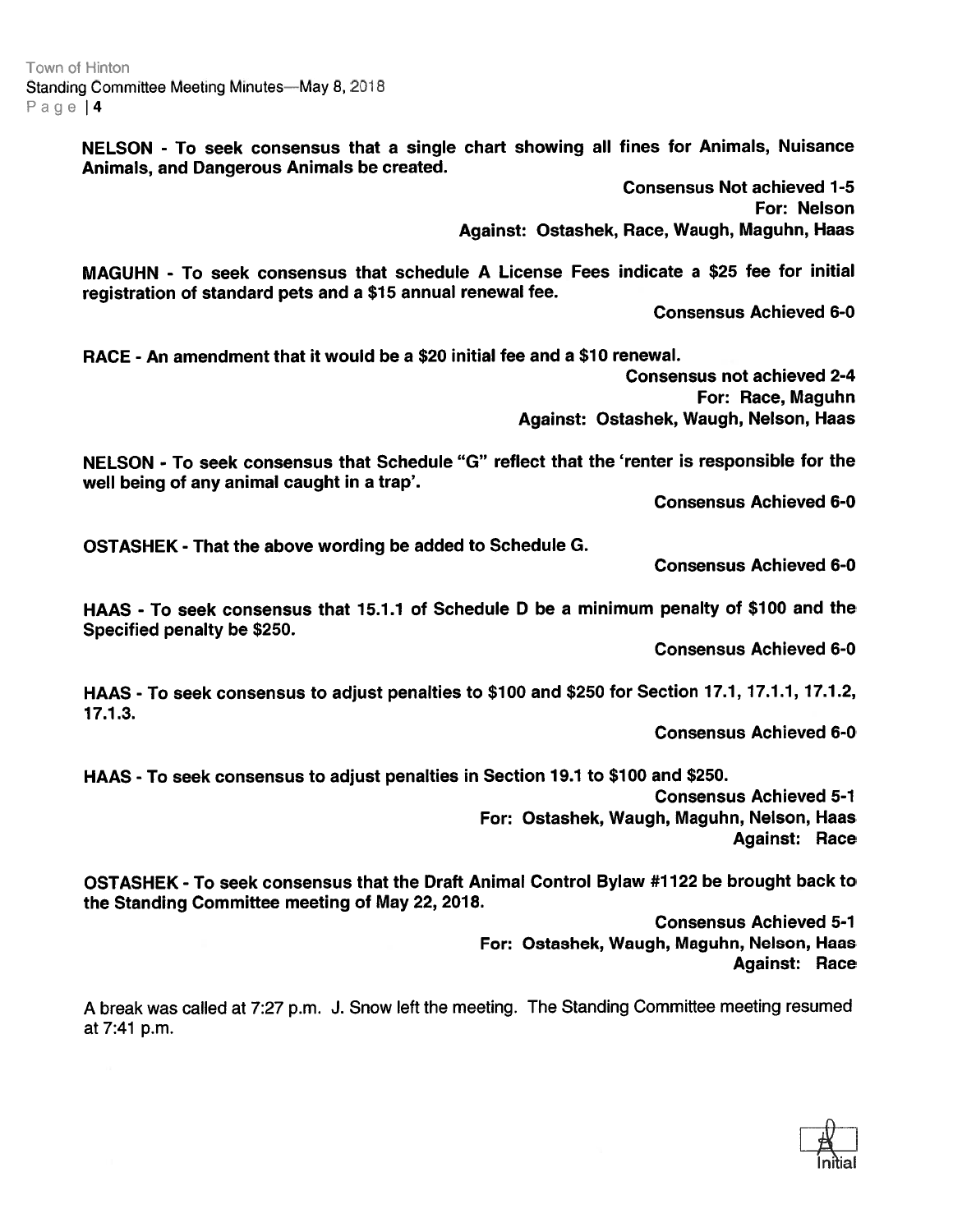Town of Hinton Standing Committee Meeting Minutes-May 8, 2018 Page | 5

### 2. Committees of Council Review

HAAS — That the meeting be extended beyond four hours.

Carried Unanimously

NELSON - To seek consensus that Council postpone forming <sup>a</sup> Youth Committee until after the Museum group has presented their concep<sup>t</sup> to Council.

Consensus Achieved 6-0

RACE - To seek consensus that the Tourism Committee be accepted as information only. Consensus Achieved 6-0

RACE - To seek consensus that Council appoint two members of Council to the current Hinton Police / Town Liaison Committee.

NELSON - Amend to change from two members of Council to one member of Council.

Consensus Achieved 5-1 For: Ostashek, Race, Waugh, Nelson, Haas Against: Maguhn

RACE - To seek consensus that Council appoint one member of Council to the current Hinton Police / Town Liaison Committee.

> Consensus Achieved 4-2 For: Ostashek, Race, Nelson, Haas Against: Waugh, Maguhn

Mayor Michaels joined the meeting at 8:29 p.m.

NELSON - To seek consensus that Administration develop <sup>a</sup> terms of reference for <sup>a</sup> CSP Update Task Force to be presented at the 2018 Organizational meeting with potential implementation in 2019.

Consensus Achieved 7-0

Wendy Jones and Hans van Kiaveren joined the meeting at 8:57 p.m.

NELSON - To seek consensus that CEAC be removed from the Committees of Council.

MICHAELS — Amendment: And direct Administration in assisting CEAC to transition to its own group at their reques<sup>t</sup>

Consensus Achieved 7-0

NELSON - To seek consensus that CEAC be removed from the Committees of Council and direct Administration in assisting CEAC to transition to its own group at their request.

Consensus Achieved 7-0

MAGUHN - To seek consensus that Council remove its representation from the Hinton Historical Society.

Consensus Achieved 7-0

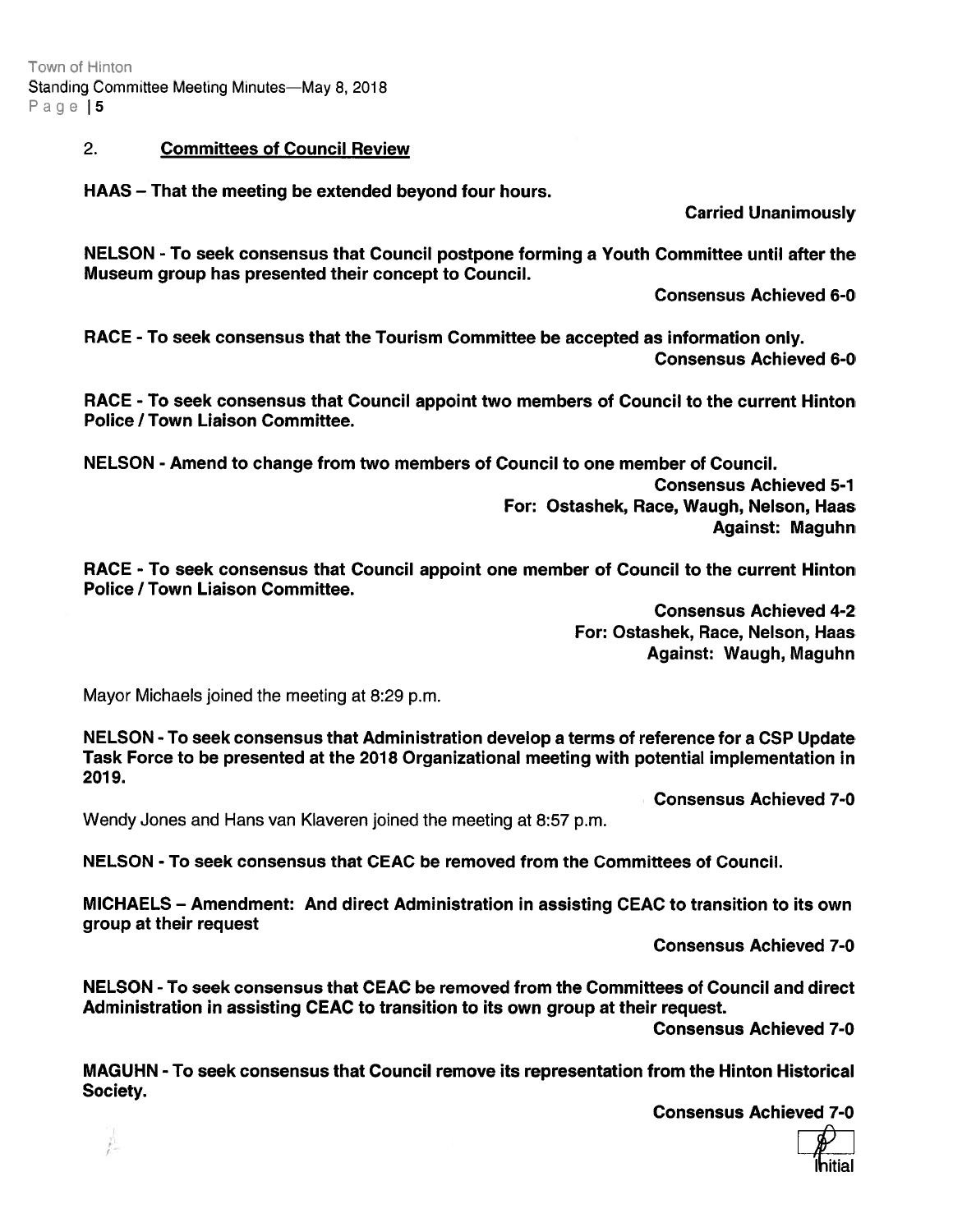HAAS - To seek consensus that Council remove its representation from the 911 Call Centre **Committee** 

Consensus Achieved 7-0

HAAS - To seek consensus that Council remove its representation from the Mary Reimer Park Society.

Consensus Achieved 7-0

# ADDITIONAL INFORMATION

- 1. Urgent Matters from Council
- 2. Chief Administrative Officer Status Report
- 3. Executive Assistant Logistics Information

# IN CAMERA

# MICHEALS - That the Standing Committee Meeting of Council move In Camera.

Carried Unanimously

The time was 9:25 p.m.

MAGUHN - That the Standing Committee Meeting of Council move out of In Camera.

Carried Unanimously

The time was 10:05 p.m.

# Hinton Housing Update

# MAGUHN -That Council direct Administration to:

- 1. Enter into <sup>a</sup> Letter of Intent with Happy Creek Estates Ltd. for the purpose of constructing Building <sup>D</sup> with <sup>a</sup> minimum 9 units (must include 3 barrier free units) with <sup>a</sup> construction budget of \$940,000.
- 2. Authorize Administration to proceed with <sup>a</sup> maximum budget not to exceed \$25,000 from Housing Reserves to suppor<sup>t</sup> costs associated to any initial project costs or legal fees associated to meet <sup>a</sup> project scope acceptable to the Province.
- 3. Enter into negotiations to amend the existing terms and conditions of New Master Agreement dated August 24, 2009 between the Town and Happy Creek Estates Ltd. to include Building D for approval by Council at <sup>a</sup> future date.
- 4. Explore opportunities to address the future of Happy Creek Estates at the expiration of the Agreement with Happy Creek and Evergreens and presen<sup>t</sup> <sup>a</sup> Happy Creek Estates Strategy to Council at <sup>a</sup> future date.